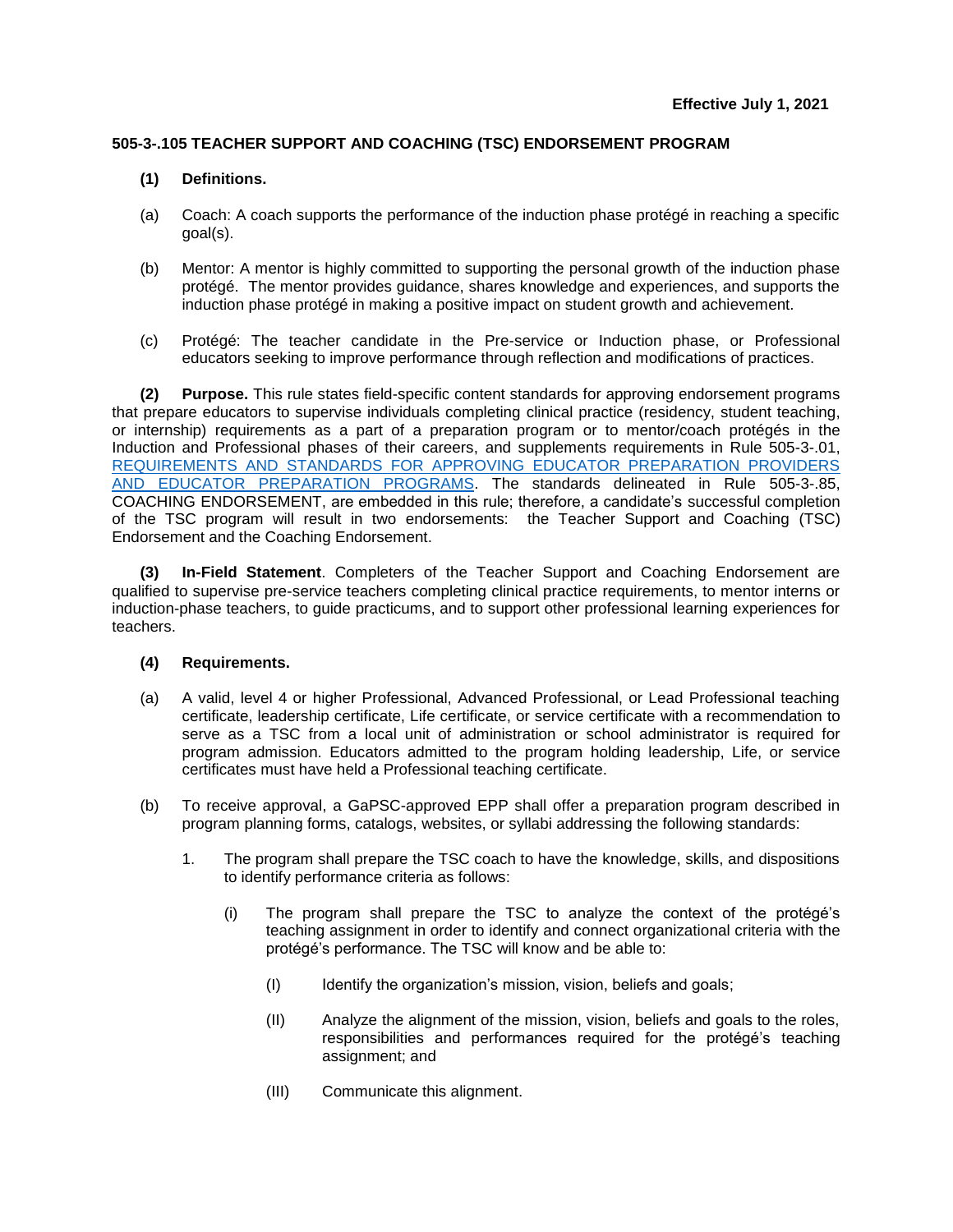- (ii) The program shall prepare the TSC to analyze the strengths and opportunities for growth of the protégé to meet the organization's performance criteria. The TSC will know and be able to:
	- (I) Communicate the expected performance criteria;
	- (II) Assess the protégé's understanding of the performance criteria;
	- (III) Analyze the strengths of the protégé against performance criteria;
	- (IV) Assist the protégé in self-assessment and reflection against performance criteria;
	- (V) Determine the protégé's "opportunities for growth" against the performance criteria;
	- (VI) Assist the protégé's self-assessment to determine his/her "opportunities for growth" against the performance criteria; and
	- (VII) Support protégés in the development of confidence in the ability to achieve the performance criteria.
- 2. The program shall prepare the TSC to have the knowledge, skills, and dispositions to demonstrate the knowledge and understanding of performance assessments and analysis of results as follows:
	- (i) The program shall prepare the TSC to identify and effectively implement appropriate assessments for the protégé based on roles, responsibilities, positions and performance criteria. The TSC will know and be able to:
		- (I) Identify and use multiple assessments;
		- (II) Identify and use appropriate assessments for role and context;
		- (III) Identify and use appropriate questioning techniques for diagnostic and/or clarifying purposes;
		- (IV) Use active and empathetic listening skills for diagnostic and/or clarifying purposes; and
		- (V) Demonstrate the effective use of coaching processes.
	- (ii) The program shall prepare the TSC to have the knowledge, skills, and dispositions to analyze results from assessments. The TSC will know and be able to:
		- (I) Demonstrate effective analysis skills for performance assessments for protégé's strengths and areas of growth;
		- (II) Analyze and identify barriers to performance;
		- (III) Compare opportunities for growth identified by TSC, protégé and the local unit of administration/school;
		- (IV) Communicate effectively to the protégé the results of assessments; and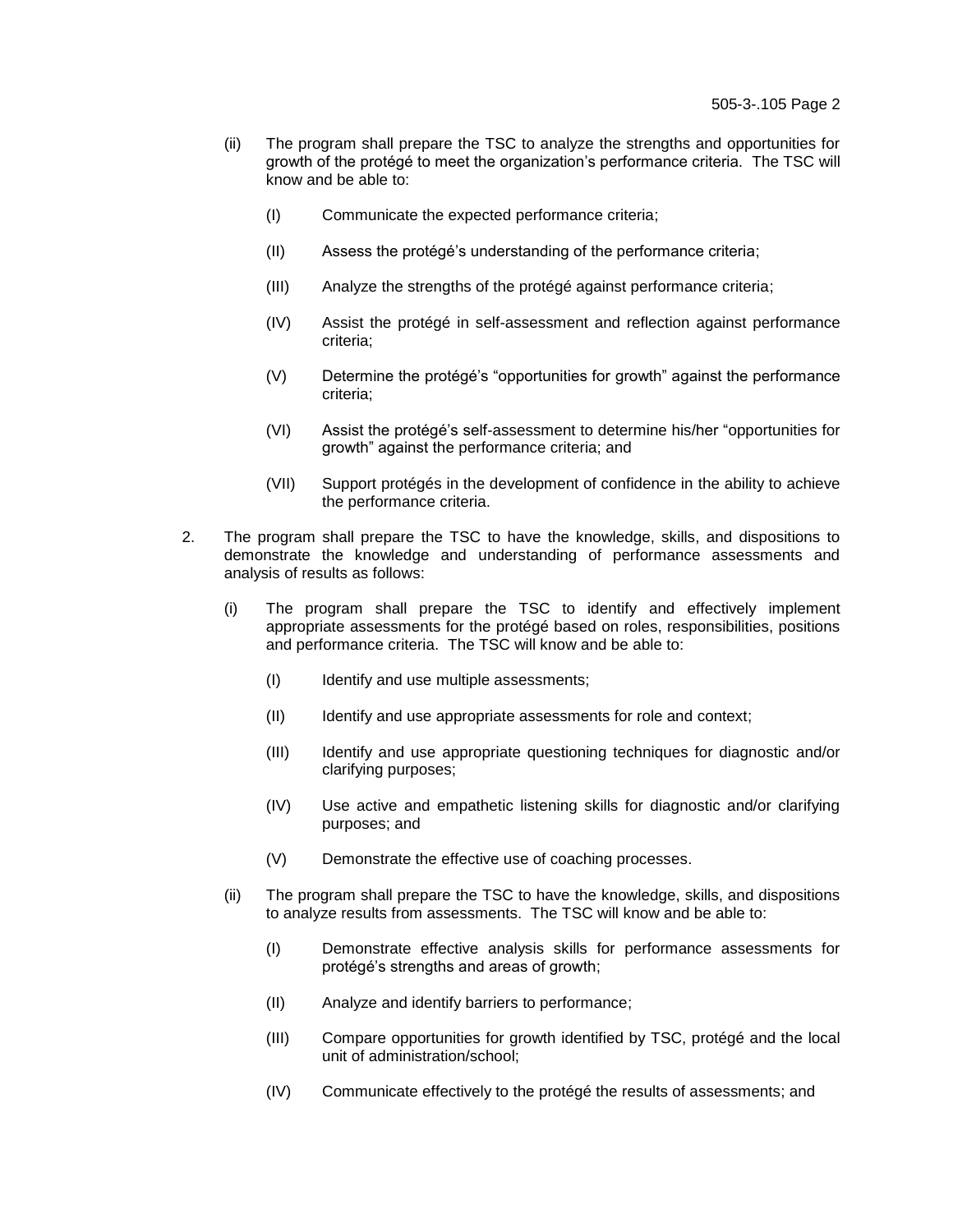- (V) Demonstrate data interpretation/analysis.
- 3. The program shall prepare the TSC to have the knowledge, skills, and dispositions to develop, maintain, and implement an effective coaching plan as follows:
	- (i) The program shall prepare the TSC to plan effective coaching for and in collaboration with the protégé. The TSC will know and be able to:
		- (I) Create collaboratively a growth plan for the protégé to include regularly scheduled meetings and goals that are specific, measurable, attainable, and realistic and have target dates (SMART goals);
		- (II) Encourage the protégé to take on new and challenging tasks; and
		- (III) Define actions that will enable the protégé to meet their SMART goals.
	- (ii) The program shall prepare the TSC to demonstrate ability to manage the coaching progress and accountability. The TSC will know and be able to:
		- (I) Meet with the protégé to adjust plan as warranted based on evidence;
		- (II) Progress Monitor the coaching plan to keep coaching on track; and
		- (III) Develop a system to help the protégé self-monitor.
	- (iii) The program shall prepare the TSC to have the knowledge, skills, and dispositions to implement the knowledge and skills of effective coaching. The TSC will know and be able to:
		- (I) Work with local unit of administration/school to identify a protégé during Clinical Practice;
		- (II) Identify resources used to inform Clinical Practice; and
		- (III) Schedule agreed upon time with protégé to implement effective coaching skills.
- 4. The program shall prepare TSCs who demonstrate knowledge, skills, and dispositions to create a supportive and reflective environment while establishing a relationship of trust with all stakeholders in the coaching process as follows:
	- (i) The program shall prepare the TSC to establish and maintain a highly confidential relationship with the protégé. The TSC will know and be able to:
		- (I) Understand the importance of confidentiality and trust;
		- (II) Protect and maintain confidentiality and trust; and
		- (III) Communicate to others the importance of confidentiality in the TSC/protégé relationship.
	- (ii) The program shall prepare the TSC to recognize and address the significance of relationship building skills. The TSC will know and be able to:
		- (I) Foster a positive relationship for high performance;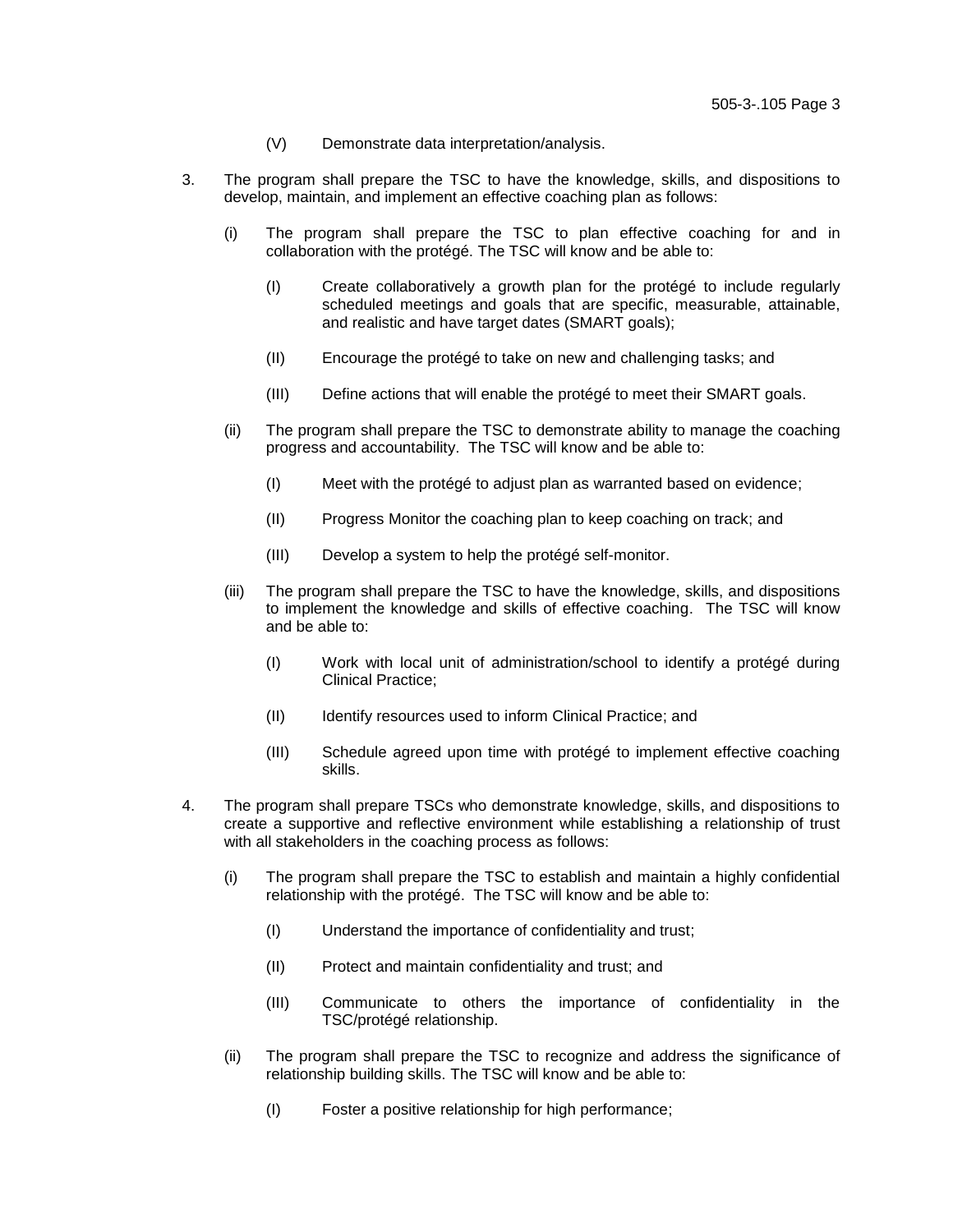- (II) Demonstrate respect for protégé's perception, learning style, and individuality;
- (III) Recognize and address cross-generational/cultural/other differences; and
- (IV) Demonstrate effective listening and reflection.
- (iii) The program shall prepare the TSC to maintain a professional ethical environment. The TSC will know and be able to:
	- (I) Demonstrate professional conduct at all times;
	- (II) Recognize and address personal issues that may impair, conflict, or interfere with coaching performance or professional relationships; and
	- (III) Show genuine concern for the protégé's welfare and future.
- (iv) The program shall prepare the TSC to demonstrate collaboration skills. The TSC will know and be able to:
	- (I) Participate effectively in partnerships and networks of support to include all stakeholders;
	- (II) Serve as a member of protégé's professional team; and
	- (III) Provide on-going support and advocacy.
- 5. The program shall prepare the TSC to have the knowledge, skills, and dispositions to communicate effectively with the protégé as follows:
	- (i) The program shall prepare the TSC to utilize effective verbal skills. The TSC will know and be able to:
		- (I) Identify and use appropriate questioning techniques for diagnostic purposes;
		- (II) Identify and use appropriate questioning techniques for clarifying; and
		- (III) Use active and empathetic listening skills for diagnostic and/or clarifying purposes;
	- (ii) The program shall prepare the TSC to use effective written skills. The TSC will know and be able to:
		- (I) Write for varied audiences and situations;
		- (II) Write clear statements for improved performance;
		- (III) Understand the legal implications of the written word including use of all electronic communications; and
		- (IV) Demonstrate proper grammar, usage, and mechanics including all electronic communications.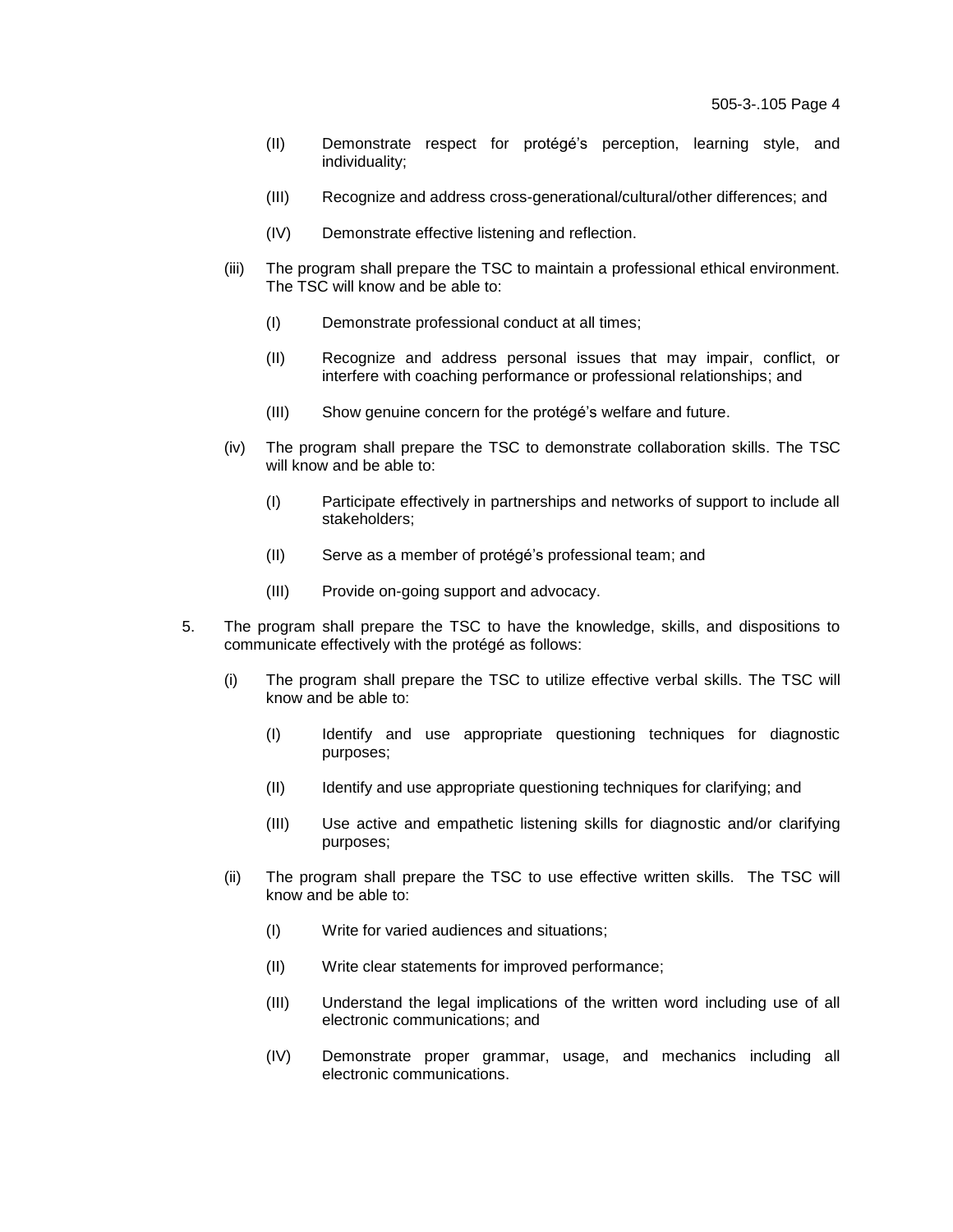- (iii) The program shall prepare the TSC to use effective non-verbal skills to communicate independently of spoken or written words. The TSC will know and be able to:
	- (I) Use active listening skills;
	- (II) Recognize and analyze body language; and
	- (III) Recognize the non-verbal implications of the coaching environment.
- 6. The program shall prepare candidates who demonstrate knowledge, skills, and dispositions of effective instructional coaching to assist protégés in planning, implementing, and assessing classroom instruction engaging all students in active learning as follows:
	- (i) The program shall prepare the TSC to guide protégés in the in-depth understanding of lesson planning and delivery of content in differentiated, clear, and meaningful ways. The TSC will know and be able to:
		- (I) Guide and assist protégés in designing and planning quality and meaningful student work and learning experiences;
		- (II) Assist protégés in developing higher order questions that promote thoughtful discourse and critical thinking in the classroom; and
		- (III) Assist the protégé in the use of knowledge of student learning styles and interest to choose appropriate strategies to engage students in learning.
	- (ii) The program shall prepare the TSC to lead the protégé in the implementation of the plan for student learning and growth. The TSC will know and be able to:
		- (I) Lead the protégé to consistently integrate technology to support classroom instruction and student learning;
		- (II) Model effective classroom management strategies;
		- (III) Model and articulate exemplary instructional practices and strategies based on current research; and
		- (IV) Model the effective application of curriculum standards, instructional choices, and student learning monitoring.
	- (iii) The program shall prepare the TSC who demonstrates knowledge, skills, and dispositions to use student work to evaluate and inform practice. The TSC will know and be able to:
		- (I) Guide the protégé to utilize student work to evaluate practice;
		- (II) Guide the protégé to recognize patterns in student work quality;
		- (III) Guide the protégé to use student work to identify mastery of concepts;
		- (IV) Guide the protégé to use student work to identify gaps in concept understanding and mastery; and